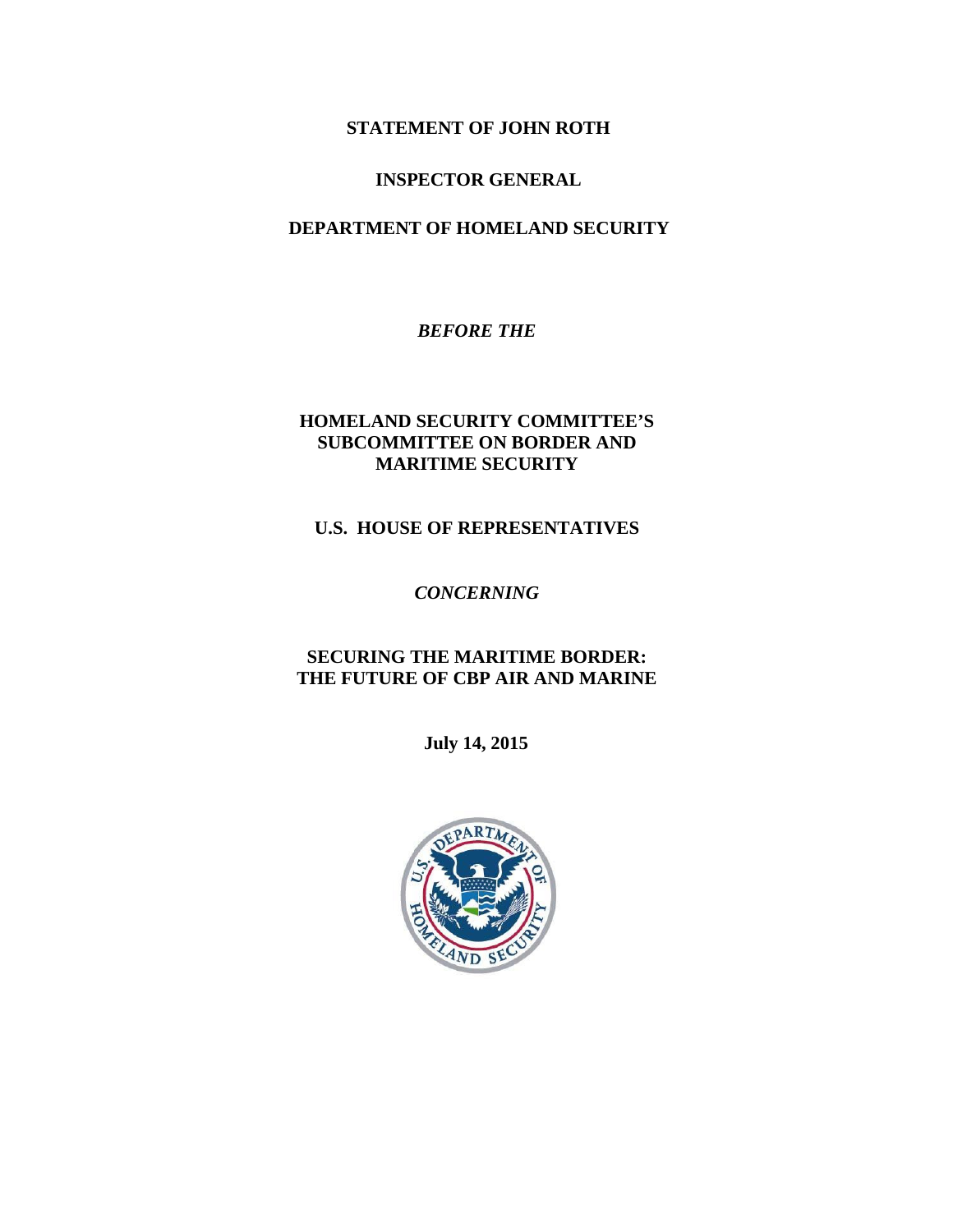Chairman Miller, Ranking Member Vela, and Members of the Subcommittee, thank you for inviting me here today to discuss our work at U.S. Customs and Border Protection's (CBP) Office of Air and Marine (OAM).

In my testimony today, I will focus on our recent report on CBP's unmanned aircraft systems, as well as other reports, which I believe illustrate several persistent issues facing the Department of Homeland Security (DHS). Specifically:

- DHS components often do not engage in the kinds of basic management practices—such as analyzing mission needs and deciding how best to meet those needs before completing an acquisition—that would better ensure the components are able to carry out their missions effectively.
- Many complicated and expensive programs lack performance measures, which are vital to ensuring the effectiveness of those programs and operations. Components also continue to use poor business practices that often result in less than ideal stewardship of taxpayer dollars.
- Finally, many programs fail to capitalize on efficiencies that may be gained by integrating their efforts with those of other components, thus hindering the Department's mission to achieve a unity of effort.

## **Unmanned Aircraft System (UAS)**

From FYs 2005 to 2013, CBP invested about \$360 million on its Unmanned Aircraft System (i.e., "drone" program), which includes Predator B aircraft, related equipment such as ground control stations, as well as personnel, maintenance, and support. In 2014, we conducted an audit to determine the effectiveness and cost of the UAS program.

Unfortunately, despite its 8-year effort and significant investment of taxpayer dollars, CBP could not demonstrate how much the program has improved border security, largely because the program lacks performance measures and CBP was unaware of the true cost of the program.

# *Anticipated usage of the aircraft*

When CBP established its UAS Concept of Operations in 2010, it expected that by FY 2013, it would be flying four 16-hour unmanned aircraft patrols every day of the year, or 23,296 total flight hours. However, the unmanned aircraft logged a combined total of 5,102 flight hours, or about 80 percent less than what OAM anticipated. According to OAM, the aircraft did not fly more primarily because of budget constraints, which prevented OAM from obtaining the personnel, spare parts and other infrastructure for operations, and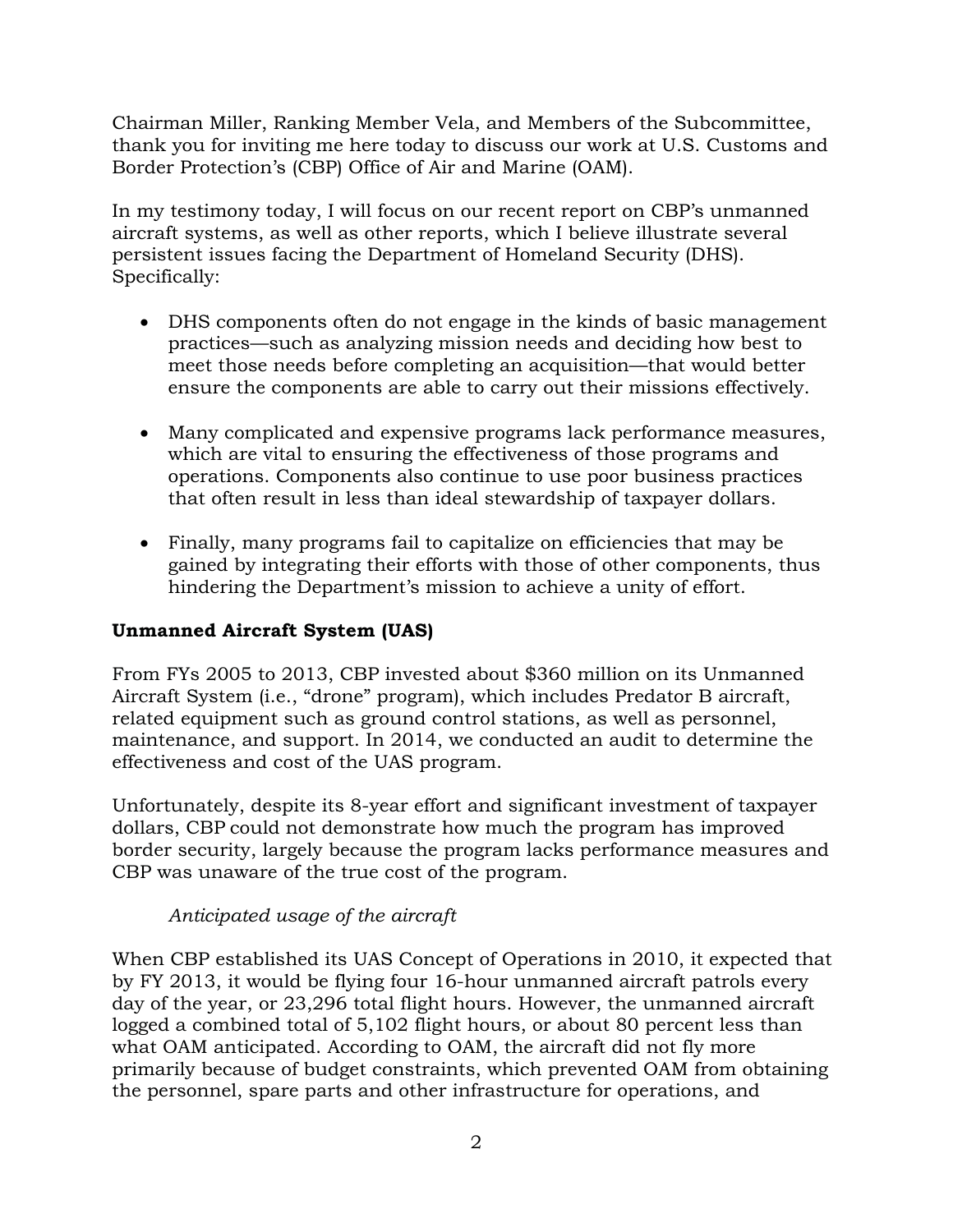maintenance necessary for more flight hours. Other contributing factors included flight restrictions and weather-related cancellations.

## *Performance metrics*

Although the UAS program is about 10 years old, OAM has never established formal metrics, which greatly impedes any effort to determine whether the program has been successful. OAM's failure to establish relevant metrics is a barrier to fully understanding whether the taxpayers' investment is a good one.

When OAM stood up the program, however, it did establish performance expectations in order to justify the cost of the program. These expectations are contained within the 2007 UAS Mission Need Statement, Concept of Operations, and Acquisition Plan. Government auditing standards permit us to compare such expectations against current performance.1 The performance expectations included:

Increased apprehensions: CBP anticipated that UAS support would increase apprehensions. For example, according to the UAS Mission Need Statement, "This investment expects to improve the efficiency, effectiveness, and safety of Border Patrol agents…by reducing response to false motion sensor alerts, increasing the number of apprehensions of illegal border crossings, and raising the agent's situational awareness when moving towards and making arrests."

Although it is not possible to determine whether the specific use of unmanned aircraft increased apprehensions of illegal border crossers, we can compare the United States Border Patrol's total number of reported apprehensions to the number of apprehensions OAM attributed to the use of unmanned aircraft. For example, in the Tucson and Rio Grande Valley Sectors, where UAS operations were concentrated, the Border Patrol reported 275,392 apprehensions; yet, CBP attributed only 2,272 of those apprehensions, or less than 1 percent, to the UAS program. Moreover, according to border patrol agents and intelligence personnel we interviewed in Arizona, the Border Patrol probably would have detected the same people using ground-based assets, without the assistance of unmanned aircraft.

• Reducing border surveillance costs: According to the UAS Mission Need Statement, OAM expected unmanned aircraft to reduce border surveillance costs by 25 to 50 percent per mile. However, because OAM does not track this metric, it cannot demonstrate that the unmanned aircraft have reduced the cost of border surveillance.

 <sup>1</sup> Government Auditing Standards, 2011 Revision, section 6.37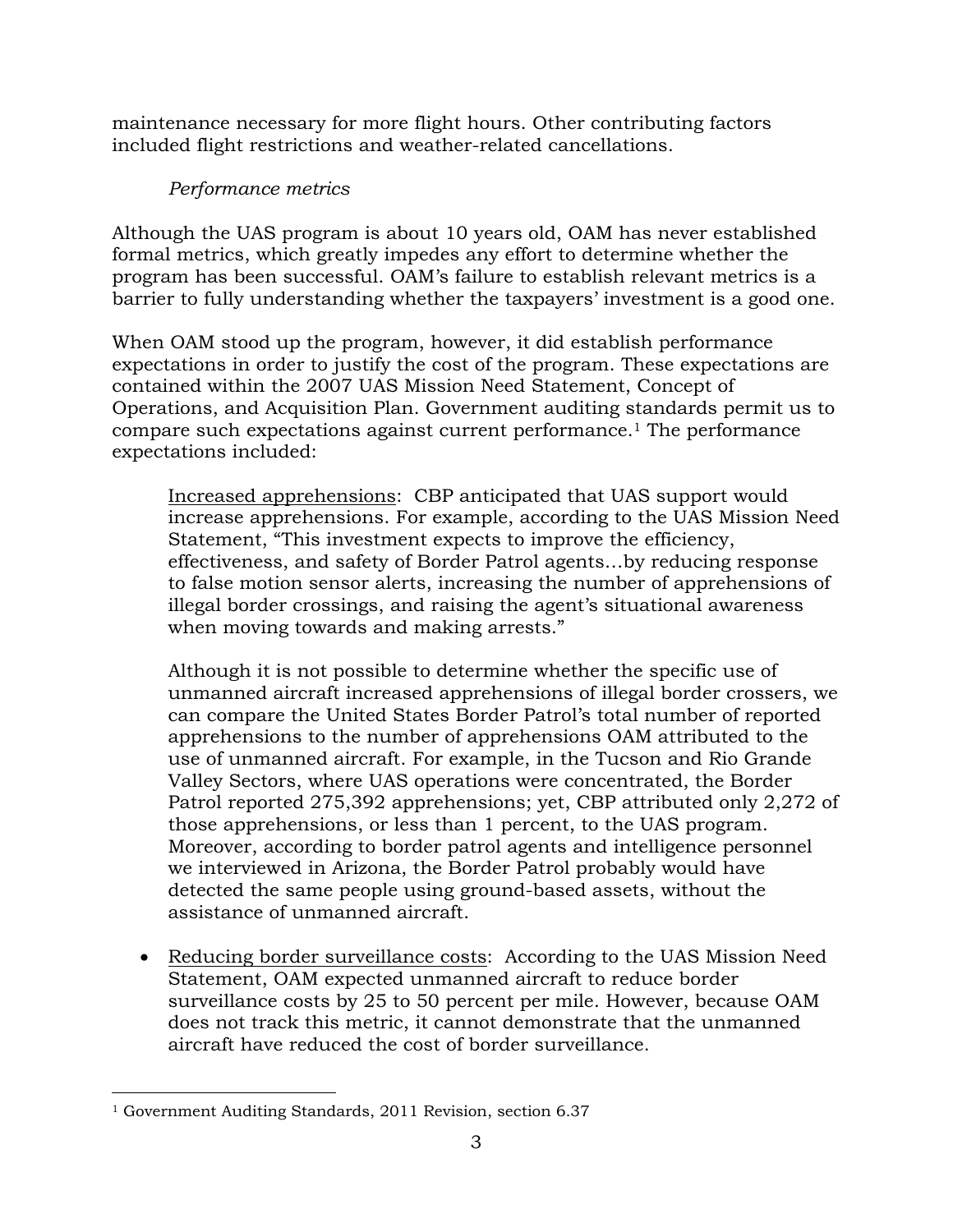- Responding to sensor alerts: According to the UAS Mission Need Statement, unmanned aircraft would improve the Border Patrol's efficiency by responding to sensor alerts, allowing the Border Patrol to determine whether any action was necessary before sending an agent to the location. However, we identified only six instances in FY 2013 of unmanned aircraft responding to ground sensor alerts.
- Border coverage: According to DHS' *Annual Performance Report, Fiscal Years 2012–2014*, the UAS program expanded unmanned aircraft coverage to the entire Southwest Border. However, unmanned aircraft do not currently cover the entire southwest border. The Federal Aviation Administration permits OAM to fly its unmanned aircraft over the southwest border from California to the Texas gulf coast. Yet, of the 1,993-mile southwest border, UAS operations focused on only about 100 miles of the Arizona border and 70 miles of the Texas border.

### *True cost of the program*

By our measure, CBP was not recognizing all operating costs. To determine the full cost of the UAS program, we took an approach that is standard within the government and private industry: managerial cost accounting. This requires answering a simple question—how much does it cost to do something? In the case of unmanned aircraft, we wanted to know how much it cost to own, operate, and maintain the aircraft and sensors. Specifically, how much did it cost DHS, and the taxpayer, to provide the capabilities of the Predator B unmanned aircraft?

We estimate that, in FY 2013, it cost at least \$62.5 million to operate the unmanned aircraft system program, or about \$12,255 per flight hour. CBP's estimates of the cost of operating the aircraft were significantly lower because it did not include:

- Full maintenance costs: Our estimate, based on the amount stated in the contract, was that all of the maintenance and support of the aircraft would cost more than \$24 million. OAM's calculation of \$9.4 million did not include the costs paid to the contractor when mechanics were not performing maintenance activities.
- Depreciation: The unmanned aircraft have a 20-year life span, and based on ordinary straight-line depreciation, cost about \$7.6 million per year. OAM's lack of accounting for depreciation is inconsistent with all generally accepted accounting practices, both in the government and the private sector.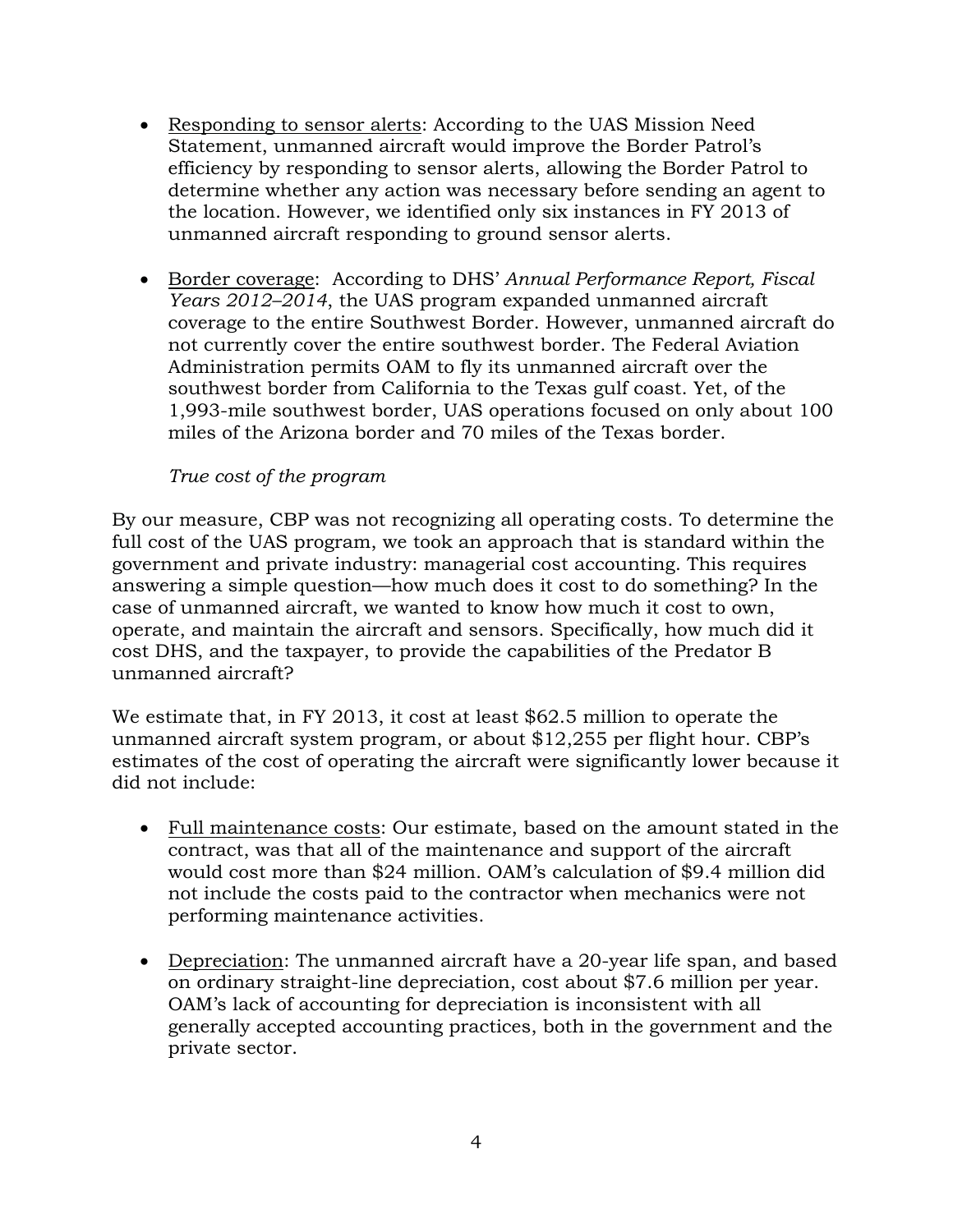- Operations support: OAM paid a contractor for program management and flight operations support services, including flight operations support at four airbases and an operations center in California, as well as incidental materials, travel, training, and data deliverables. It did not include this in its total cost calculation.
- Base overhead: OAM houses the unmanned aircraft at bases around the country, and pays for services such as rent and utilities, but does not recognize these services as costs of doing business.
- OAM personnel: OAM does not count the cost of the pilot or support personnel in its calculations—more than \$11 million per year—because they are funded through a separate appropriation. However, according to OMB Circular A-126 and General Services Administration requirements, a proper accounting for costs must include these costs, which is why we included them in our report. Specifically, OMB and GSA require that agencies accumulate operations and ownership costs of aircraft programs, as well as account for the cost of acquiring, operating, and supporting their aircraft. In addition, according to the Federal Accounting Standards Advisory Board, "the full cost of a program's output is the total amount of resources used to produce the output…regardless of the funding sources."

Given the cost of the UAS program, as well as its current lack of performance measures, we believe CBP's decision not to expand the program at this time is a wise one. We are concerned about the equivocal nature of their decision, however. Recent OAM documents regarding the UAS program state that there is a \$34 million shortfall in funding and that OAM does not support program expansion *without additional funding*.

As we said in our report, OAM's comments indicate that if it did receive additional funding, it would support program expansion. We recognize that "at this time" or "currently" OAM does not plan to expand the program. To be clear, our recommendation addresses OAM's long-term plan and requires an independent study to determine whether the \$443 million associated with the long-term plan could be put to better use by investing in the current program or in alternatives. We would encourage CBP to explore investing in alternatives, such as manned aircraft and ground surveillance assets.

We are pleased to report that, as a result of our audit, CBP agreed to establish program goals and performance measures, and the Department agreed to conduct an independent study before acquiring more unmanned aircraft, as well as establish a DHS-wide policy for accumulating all program costs. The Department recently informed us that it expects to complete its study to determine whether additional unmanned aircraft are needed and justified by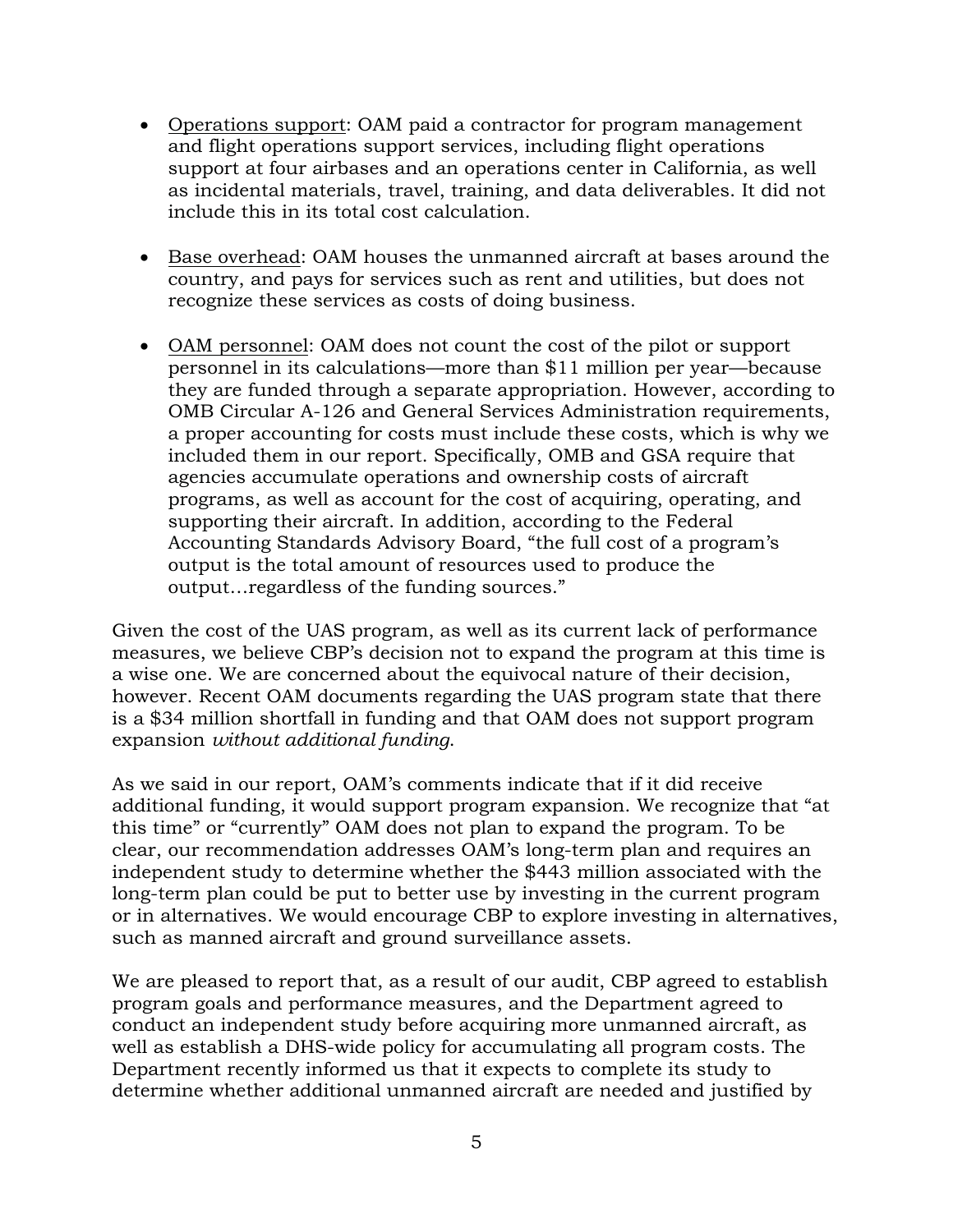December 31, 2015. CBP is also in the process of revising the UAS Concept of Operations to ensure it contains attainable goals and verifiable performance measures. Additionally, the Department has established a charter for the Flight Hour Program Working Group, which is committed to transparent cost accounting for all DHS aviation programs. We believe the Department, specifically, the Office of the Chief Readiness Support Officer, was very responsive to the report and is especially committed to addressing two of our recommendations. (*U.S. Customs and Border Protection's Unmanned Aircraft System Program Does Not Achieve Intended Results or Recognize All Costs of Operations*, OIG-15-17)

The results of our 2015 UAS report—that CBP logged only about 20 percent of its anticipated flight hours, could not demonstrate performance, and had not accounted for all of its costs—were predictable. Three years earlier, we assessed the drone program and found that CBP's inadequate planning and project management resulted in performance shortfalls. Specifically, in our May 2012 report, *CBP's Use of Unmanned Aircraft Systems in the Nation's Border Security*, we reported:

- CBP had not achieved its anticipated number of flight hours. CBP desired 13,328 flight hours; however, staffing and equipment shortages, coupled with FAA and other restrictions, limited actual flight hours to 3,909;
- CBP's lack of a specific operations and maintenance budget request for the UAS program resulted in a \$25 million budget shortfall. From FYs 2006 through 2011, CBP reported it spent \$55.3 million for operations and maintenance, but it had not made a specific operations and maintenance budget request for the UAS program. As a result, CBP needed to transfer about \$25 million from other programs in FY 2010 to address the shortfall; and
- CBP had not adequately planned to fund unmanned aircraft-related equipment, such as ground control stations, cameras, and navigation systems, which resulted in insufficient equipment to perform UAS missions.

## **Other Audit Work**

Several other audit reports have highlighted the need for a renewed focus on management fundamentals. Congress and the public must be confident that CBP's financial practices and operations minimize inefficient and wasteful spending, and that it is making informed decisions to manage its programs and implement its policies.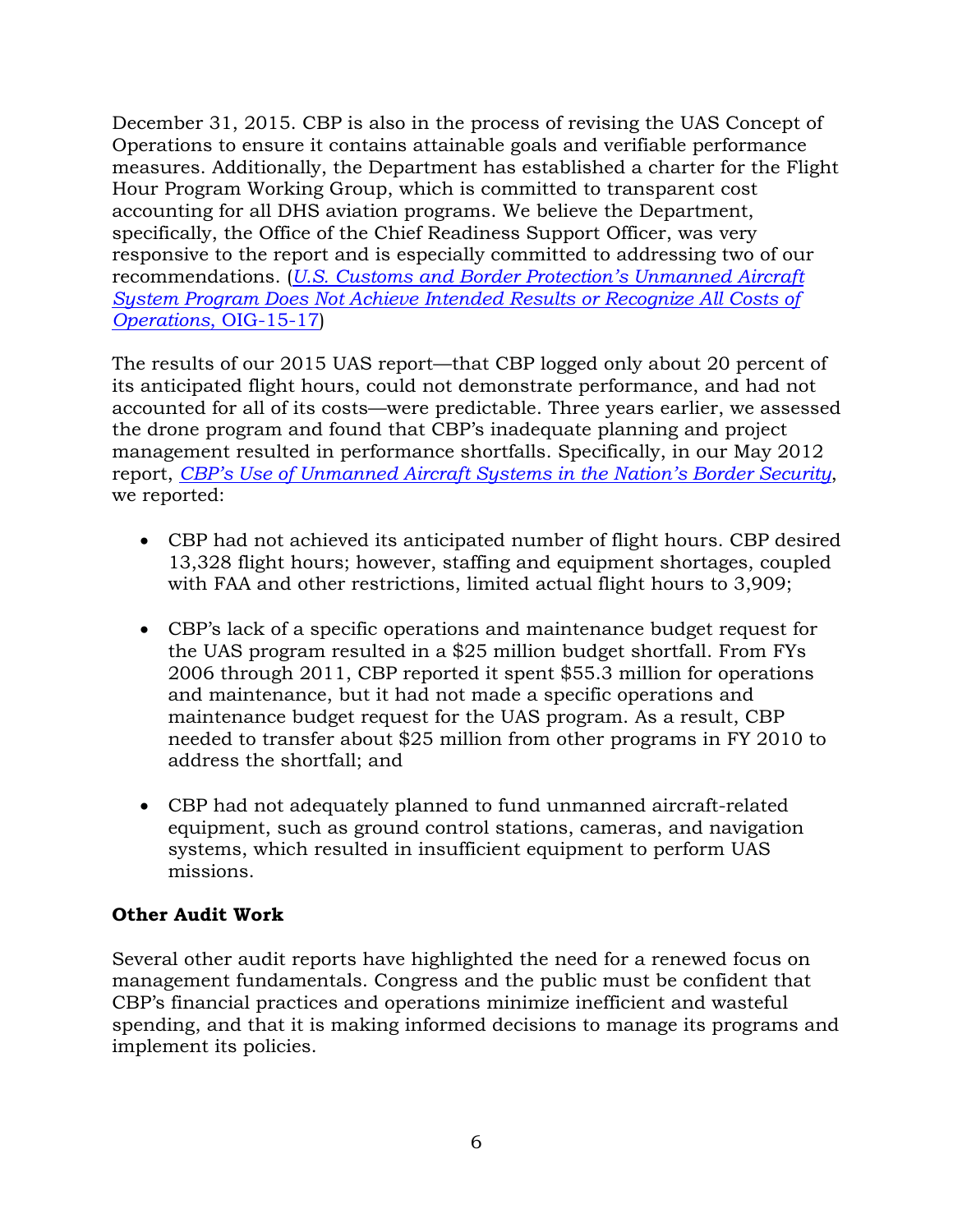### *Insufficient and unreliable data prevents analysis and accountability*

Sound financial practices and related management operations are critical to achieving the Department's mission and to providing reliable, timely information that supports management decision-making. However, CBP has not consistently documented the analysis justifying programs or conducted thorough needs assessments before moving forward with acquisitions. In addition, it does not always collect the right information and the data it does collect is too often inconsistent and unreliable.

For example, in January 2015, we issued a management advisory describing deficiencies in OAM's management of its national aviation maintenance contract. In 2009, CBP awarded a \$938 million contract to Defense Support Services, LLC to maintain about 265 aircraft to fly approximately 100,000 hours per year. Even though the number of CBP aircraft maintained, annual flight hours, and the average age of the aircraft fleet decreased from FYs 2010 through 2013, contract costs increased an average of nearly 9 percent per year.

Unfortunately, we were unable to complete a detailed review of the contract costs because of inconsistent and unreliable data. Specifically, we could not verify whether the contractor correctly charged CBP for the maintenance labor hours it completed. The contractor and CBP used two separate data systems for recording maintenance labor hours. We tried to compare CBP's labor hour data to labor hour data provided by the contractor, but the data was inconsistent and did not match. This unreliable data precluded further analysis. In essence, the state of the recordkeeping made the program unauditable. CBP told us that it planned to improve verification and tracking of maintenance labor hours. (*U.S. Customs and Border Protection's Management of National Aviation Maintenance Activities*, Management Advisory)

#### *Unity of effort and leveraging other Department programs*

Likewise, we have observed that, despite similar responsibilities and challenges, DHS components are not always willing to work together to realize economies of scale, which hinders the Department's overall cost-effectiveness and efficiency. For example, in 2013, we reported that CBP was unwilling to coordinate with the Coast Guard to upgrade its H-60 helicopters, even though both components were converting the same helicopters. In March 2010, DHS' Acquisition Review Board directed the Coast Guard to collaborate with CBP and present a joint review on possible helicopter program synergies. The Coast Guard hosted CBP officials at its Aviation Logistics Center, but according to Coast Guard and CBP officials, a senior CBP executive canceled any reciprocal visits by Coast Guard officials and instructed CBP staff not to have any further contact with Coast Guard H-60 personnel. Without CBP's cooperation, the Coast Guard could not complete the joint review, and neither the Office of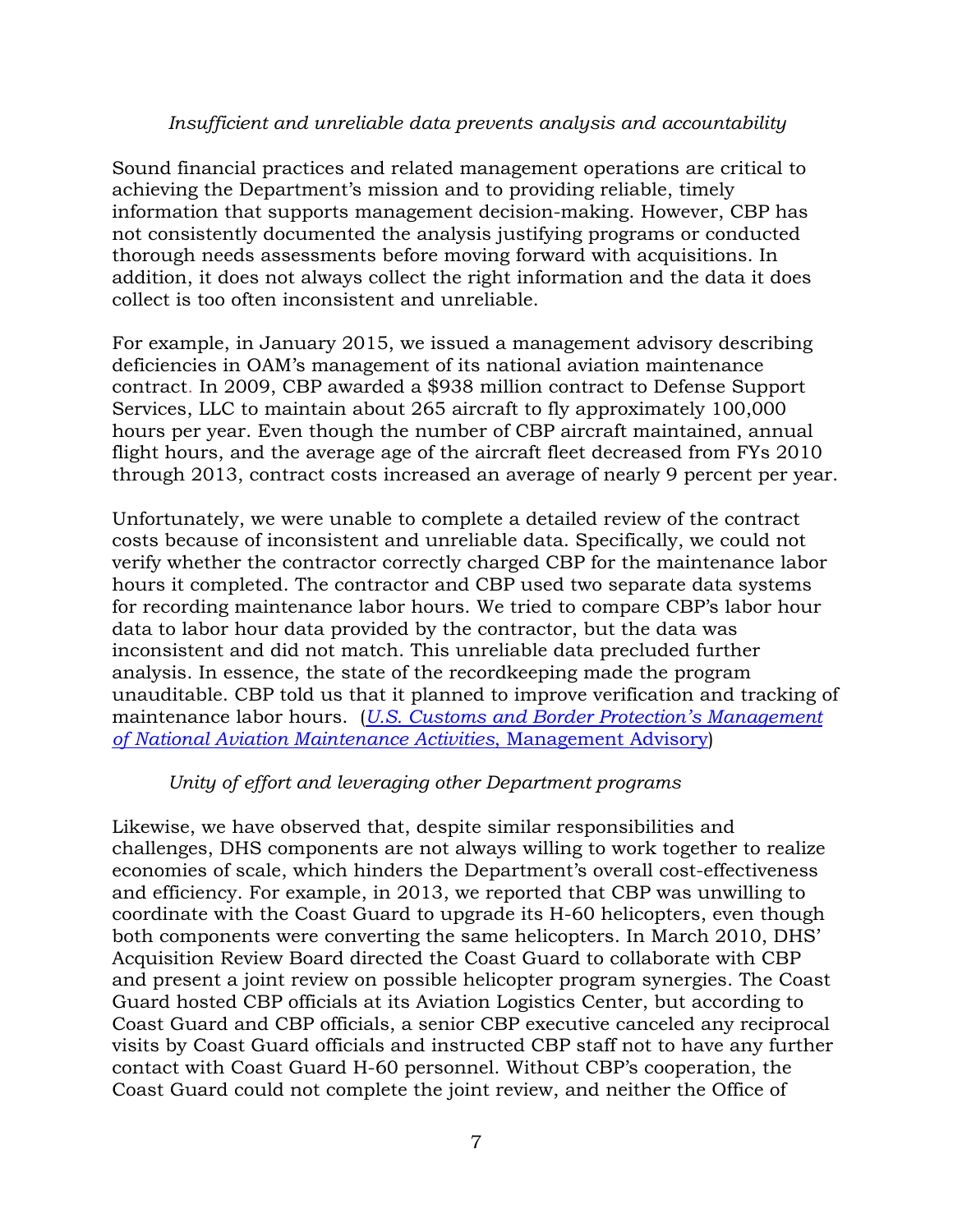Program Accountability and Risk Management nor the Acquisition Review Board followed up.

As a result, CBP may have missed an opportunity to save significant taxpayer money. In fact, we determined that DHS could have saved about \$126 million if the two components had successfully coordinated the conversion of CBP's H-60 helicopters at the Coast Guard's Aviation Logistics Center. Instead, CBP chose to continue its conversion program with the Army. When we contrasted the cost and number of helicopters the Army converted and modified for CBP with Coast Guard's efforts, we found that the Coast Guard was able to convert many more helicopters at less cost and in a shorter period of time:

- Between September 2008 and July 2012, the Army converted and modified two CBP H-60s at an average cost of \$22.3 million each; the conversions took about 3.5 years.
- In contrast, between January 2007 and July 2012, the Coast Guard converted 27 of its H-60s; the last 7 conversions cost about \$5.3 million each and took an average of less than a year to complete. At that time, we estimated that each future CBP conversion would cost about \$18.3 million and would take about 1.7 years to complete.

A subsequent H-60 Business Case Analysis by DHS' Office of Chief Readiness Support Officer, the Aviation Governing Board, the Coast Guard, and CBP confirmed the cost savings of having the Coast Guard convert the helicopters but it was too late.2 CBP would not have additional funds for its H-60 efforts until FY 2017 and, based on the condition of its H-60 helicopters, it had to remove many of them from operations. Ultimately, the program simply ran out of money because of mismanagement.

In response to one of our other recommendations, CBP is coordinating with the U.S. Army to trade its older H-60As for newer H-60Ls that the Army is decommissioning. This project is ongoing. All aircraft acquisitions and other significant investments must now be submitted through the Department's Joint Requirements Council, which was established to make better-informed investment decisions, particularly as it relates to supporting a unified Department acquisition strategy. One of the Council's emphasis areas is to ensure better integration of aviation assets. We hope that this process, which

<sup>2</sup> According to the initial *DHS H-60 Helicopter Business Case Analysis* (February 28, 2014), CBP estimated the recapitalization costs at \$25.6 million per aircraft (including modification requirements). This would have equated to a total cost of \$256 million for the remaining 10 CBP H-60As. After further discussions with DHS, we calculated that DHS could save as much as \$132 million to convert and modify the remaining 10 CBP H-60s if done at the Coast Guard's Aviation Logistics Center.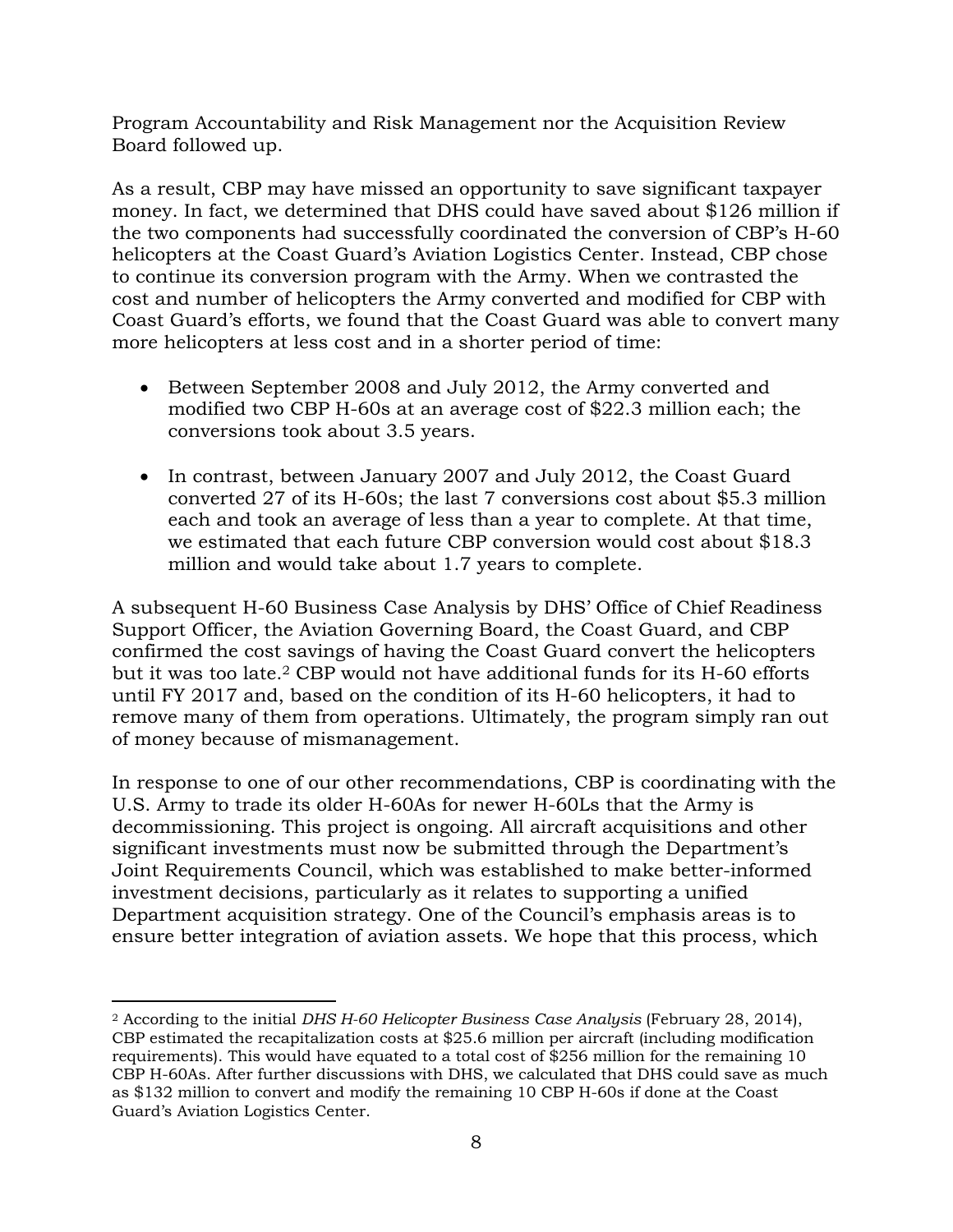was created only a year ago, will assist in avoiding future acquisition mismanagement. (*DHS' H-60 Helicopter Programs (Revised),* OIG-13-89)

CBP's acquisition of an aviation management tracking system provides another example of missed opportunities to improve performance and cut program costs. In August 2012, we reported that despite CBP's and the Coast Guard's joint strategy to unify their aviation logistics and maintenance systems, CBP planned to purchase a new aviation management tracking system that would not be coordinated with the Coast Guard's already operational system. We concluded that if CBP transitioned to the Coast Guard's system instead, it would improve tracking of aviation management and cost less. CBP did not concur with our recommendations, but the former acting CBP Commissioner directed OAM to stop the acquisition of the new system.

Subsequently, OAM directed the development of a new web-based program under the current National Aviation Maintenance contract, which will allow it to continue to use its existing aviation maintenance tracking system. We closed this recommendation because the web-based program, which is expected in March 2016, is not considered a new computer system. Nevertheless, we continue to believe that CBP should migrate to the Coast Guard's aviation management tracking system rather than continuing with their current plan, which should only be considered a stopgap measure. (*CBP Acquisition of Aviation Management Tracking System (Revised)*, OIG-12-104)

In its 2012 report on DHS's Air and Marine Assets, the Government Accountability Office (GAO) reported that DHS could improve certain types of coordination, such as co-locating proximate OAM and Coast Guard units, to better leverage existing resources, eliminate unnecessary duplication, and enhance efficiencies. GAO also reported that OAM had not documented its analyses to support its resource mix and placement decisions for its air and marine assets across all locations. (*Border Security: Opportunities Exist to Ensure More Effective Use of DHS's Air and Marine Assets*, GAO-12-518, March 2012)

# **Conclusion**

The Department, CBP, and OAM have taken steps to implement our recommendations, yet OAM's basic management practices continue to fall short. Sound planning and strategies for efficiently acquiring, using, and maintaining aviation assets that operate at full capacity, for example, would go a long way toward improving overall operations. Additionally, OAM should take advantage of every opportunity to coordinate with the Coast Guard to eliminate duplication and leverage assets. Finally, better performance measures and calculation of costs would help enhance security, as well as safeguard taxpayer dollars.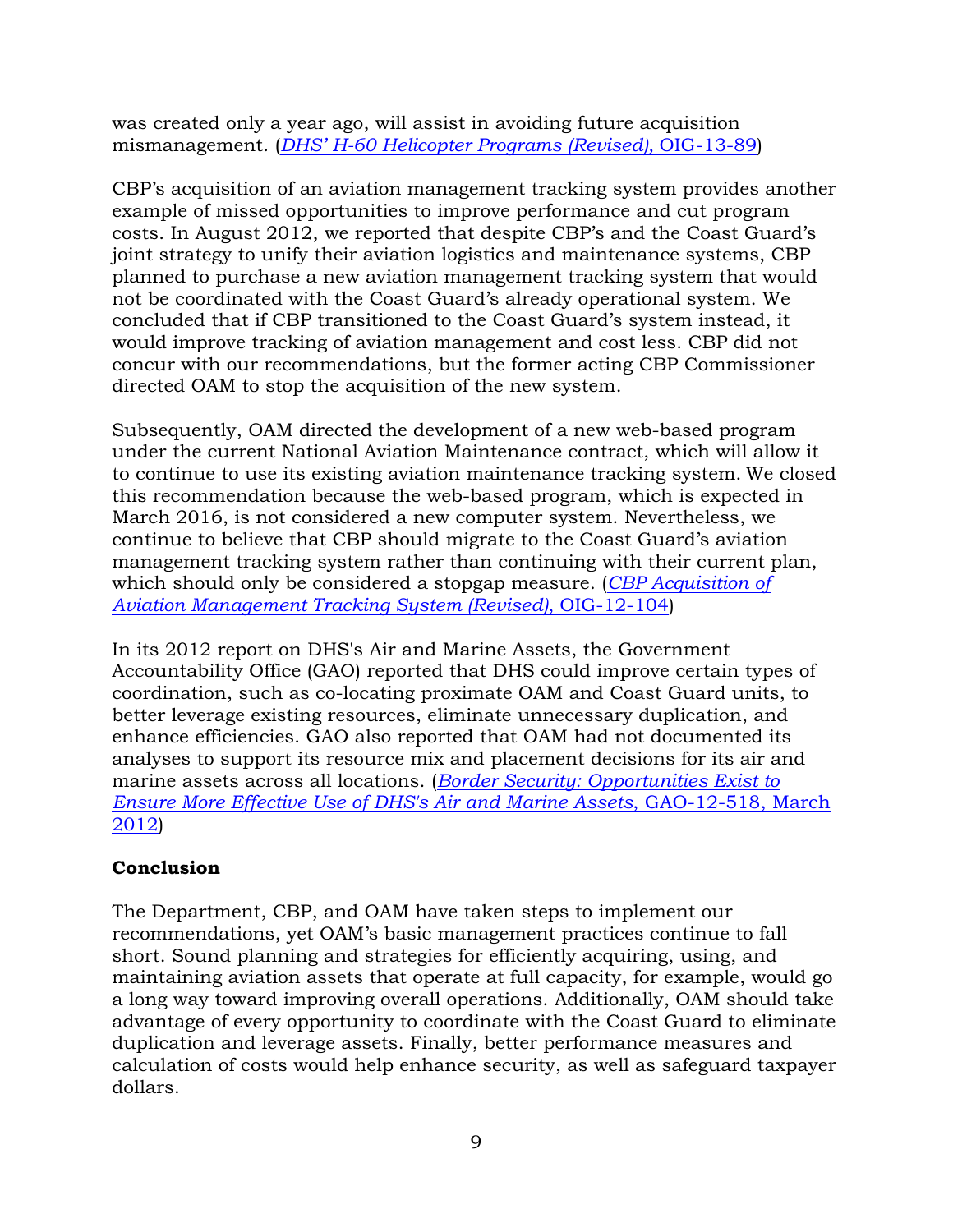Chairman Miller, this concludes my prepared statement. I welcome any questions you or other Members of the Subcommittee may have.